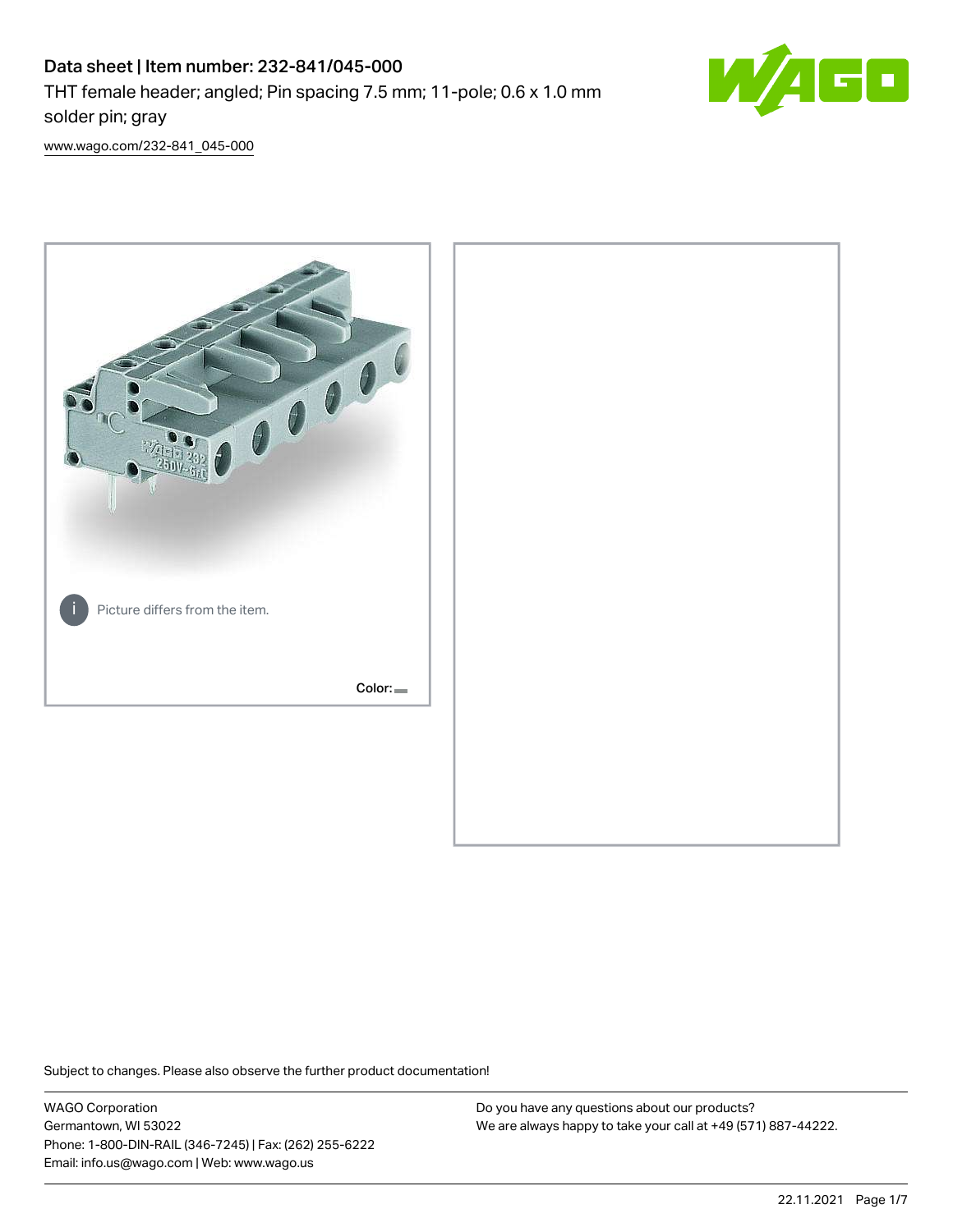

Dimensions in mm

L = (pole no. − 1) x pin spacing + 5 mm + 1.5 mm

2- to 3-pole female connectors – one latch only

#### Item description

- **H** Horizontal or vertical PCB mounting via straight or angled solder pins
- For board-to-board and board-to-wire connections
- Touch-proof PCB outputs  $\blacksquare$
- $\blacksquare$ Easy-to-identify PCB inputs and outputs
- $\blacksquare$ With coding fingers

Subject to changes. Please also observe the further product documentation! Data

WAGO Corporation Germantown, WI 53022 Phone: 1-800-DIN-RAIL (346-7245) | Fax: (262) 255-6222 Email: info.us@wago.com | Web: www.wago.us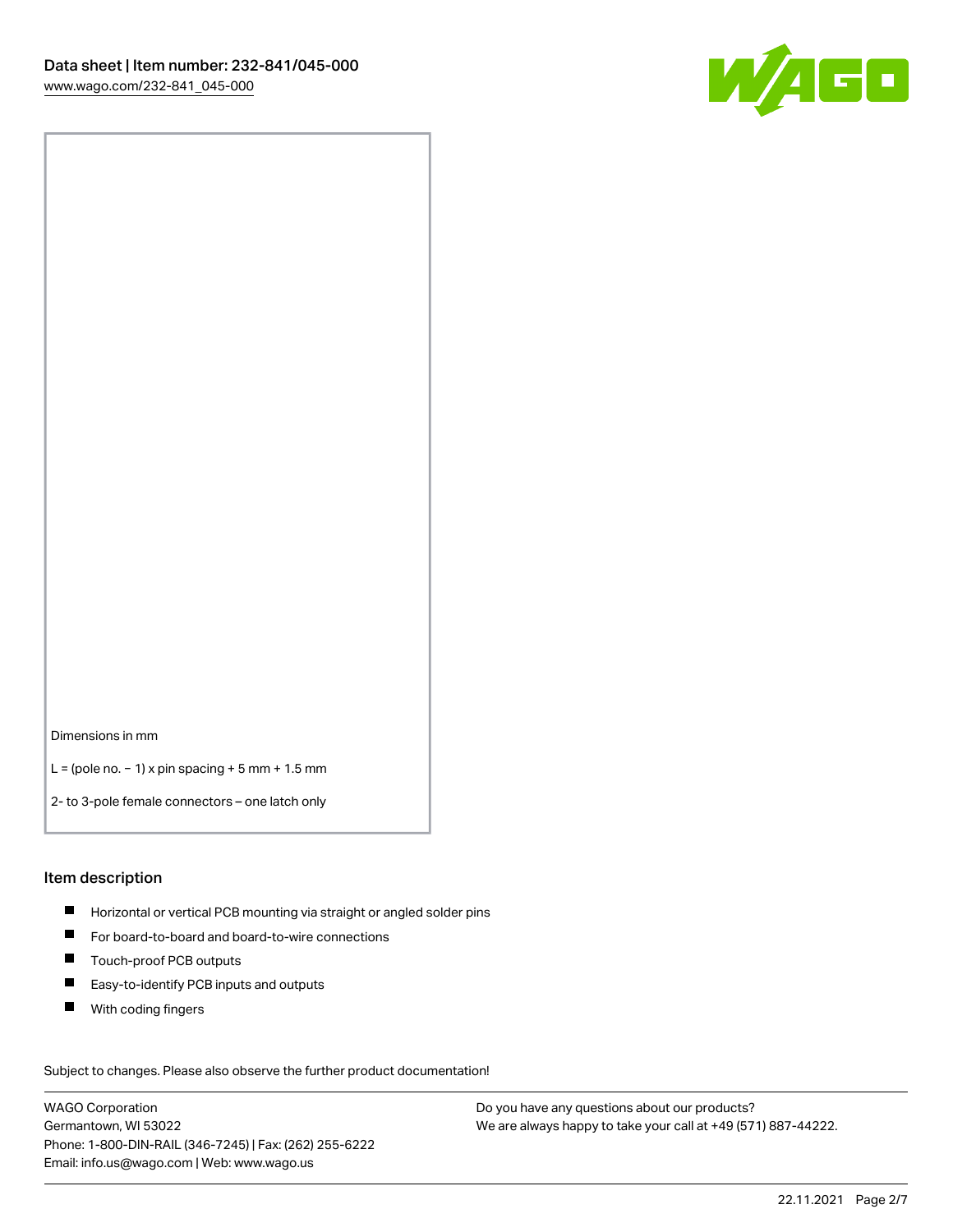

# Data Notes

| Safety information 1 | The <i>MCS – MULTI CONNECTION SYSTEM</i> includes connectors<br>without breaking capacity in accordance with DIN EN 61984. When<br>used as intended, these connectors must not be connected<br>/disconnected when live or under load. The circuit design should<br>ensure header pins, which can be touched, are not live when<br>unmated. |
|----------------------|--------------------------------------------------------------------------------------------------------------------------------------------------------------------------------------------------------------------------------------------------------------------------------------------------------------------------------------------|
| Variants:            | Other pole numbers<br>3.8 mm pin projection for male headers with straight solder pins<br>Gold-plated or partially gold-plated contact surfaces<br>Other versions (or variants) can be requested from WAGO Sales or<br>configured at https://configurator.wago.com/                                                                        |

# Electrical data

## IEC Approvals

| Ratings per                 | IEC/EN 60664-1                                                        |
|-----------------------------|-----------------------------------------------------------------------|
| Rated voltage (III / 3)     | 500 V                                                                 |
| Rated surge voltage (III/3) | 6 kV                                                                  |
| Rated voltage (III/2)       | 630 V                                                                 |
| Rated surge voltage (III/2) | 6 kV                                                                  |
| Nominal voltage (II/2)      | 1000 V                                                                |
| Rated surge voltage (II/2)  | 6 kV                                                                  |
| Rated current               | 12A                                                                   |
| Legend (ratings)            | $(III / 2)$ $\triangle$ Overvoltage category III / Pollution degree 2 |

# UL Approvals

| Approvals per                  | UL 1059 |
|--------------------------------|---------|
| Rated voltage UL (Use Group B) | 300 V   |
| Rated current UL (Use Group B) | 15 A    |
| Rated voltage UL (Use Group D) | 300 V   |
| Rated current UL (Use Group D) | 10 A    |

# Ratings per UL

| Rated voltage UL 1977 | 600 V |
|-----------------------|-------|
| Rated current UL 1977 |       |

Subject to changes. Please also observe the further product documentation!

| <b>WAGO Corporation</b>                                | Do you have any questions about our products?                 |
|--------------------------------------------------------|---------------------------------------------------------------|
| Germantown, WI 53022                                   | We are always happy to take your call at +49 (571) 887-44222. |
| Phone: 1-800-DIN-RAIL (346-7245)   Fax: (262) 255-6222 |                                                               |
| Email: info.us@wago.com   Web: www.wago.us             |                                                               |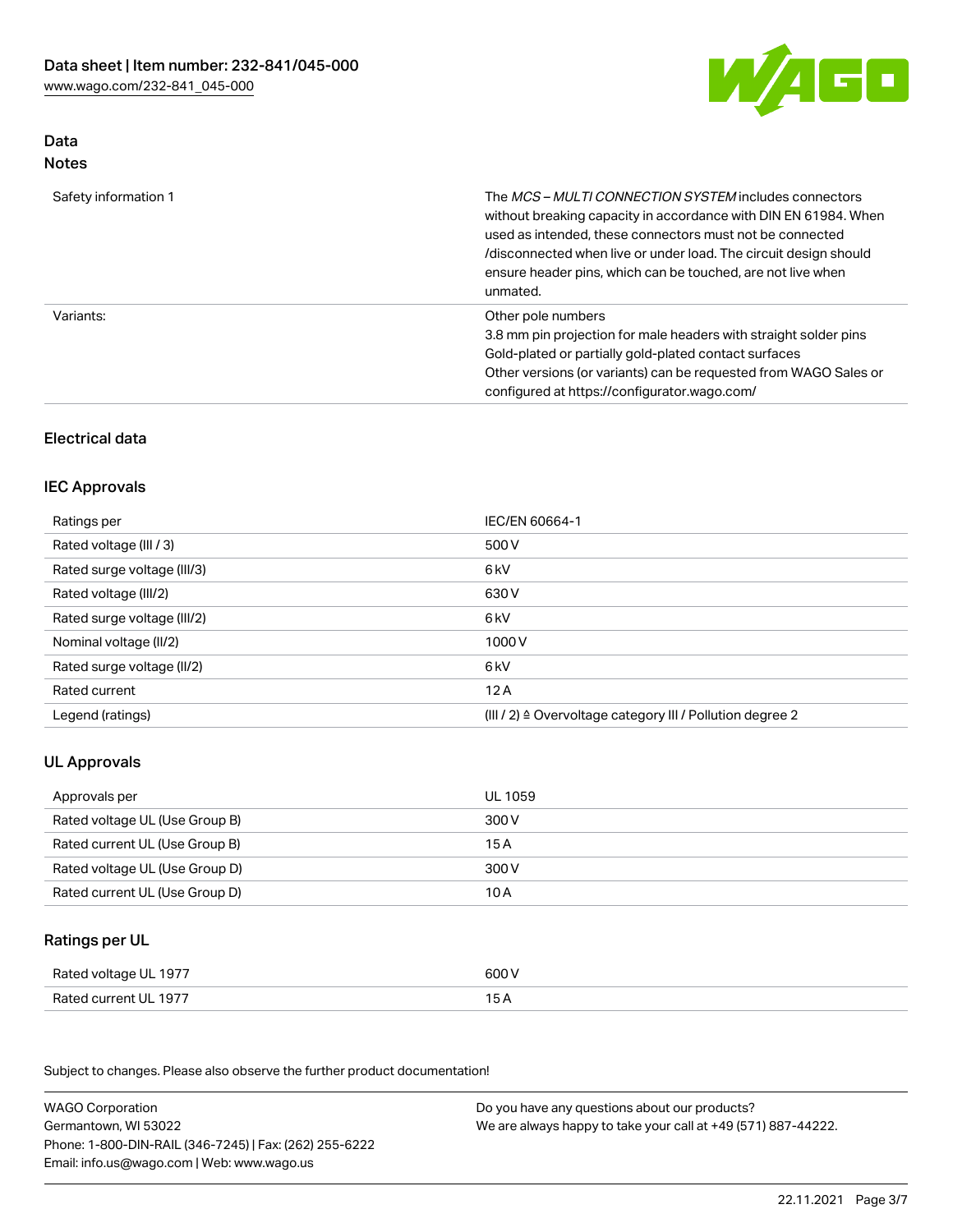

## CSA Approvals

| Approvals per                   | CSA   |
|---------------------------------|-------|
| Rated voltage CSA (Use Group B) | 300 V |
| Rated current CSA (Use Group B) | 15 A  |
| Rated voltage CSA (Use Group D) | 300 V |
| Rated current CSA (Use Group D) | 10 A  |

# Connection data

| Total number of potentials |  |
|----------------------------|--|
| Number of connection types |  |
| Number of levels           |  |

#### Connection 1

| Number of poles |  |
|-----------------|--|
|                 |  |

# Physical data

| Pin spacing                          | 7.5 mm / 0.295 inch   |
|--------------------------------------|-----------------------|
| Width                                | 81.5 mm / 3.209 inch  |
| Height                               | 15.4 mm / 0.606 inch  |
| Height from the surface              | 11.6 mm / 0.457 inch  |
| Depth                                | 18.25 mm / 0.719 inch |
| Solder pin length                    | 3.8 <sub>mm</sub>     |
| Solder pin dimensions                | $0.6 \times 1$ mm     |
| Drilled hole diameter with tolerance | $1.3$ $(+0.1)$ mm     |

# Plug-in connection

| Contact type (pluggable connector) | Female header |
|------------------------------------|---------------|
| Connector (connection type)        | for PCB       |
| Mismating protection               | No            |
| Mating direction to the PCB        | 0°            |
| Locking of plug-in connection      | Without       |

## PCB contact

| PCB Contact            | тнт                                        |
|------------------------|--------------------------------------------|
| Solder pin arrangement | over the entire female connector (in-line) |

Subject to changes. Please also observe the further product documentation!

| <b>WAGO Corporation</b>                                | Do you have any questions about our products?                 |
|--------------------------------------------------------|---------------------------------------------------------------|
| Germantown, WI 53022                                   | We are always happy to take your call at +49 (571) 887-44222. |
| Phone: 1-800-DIN-RAIL (346-7245)   Fax: (262) 255-6222 |                                                               |
| Email: info.us@wago.com   Web: www.wago.us             |                                                               |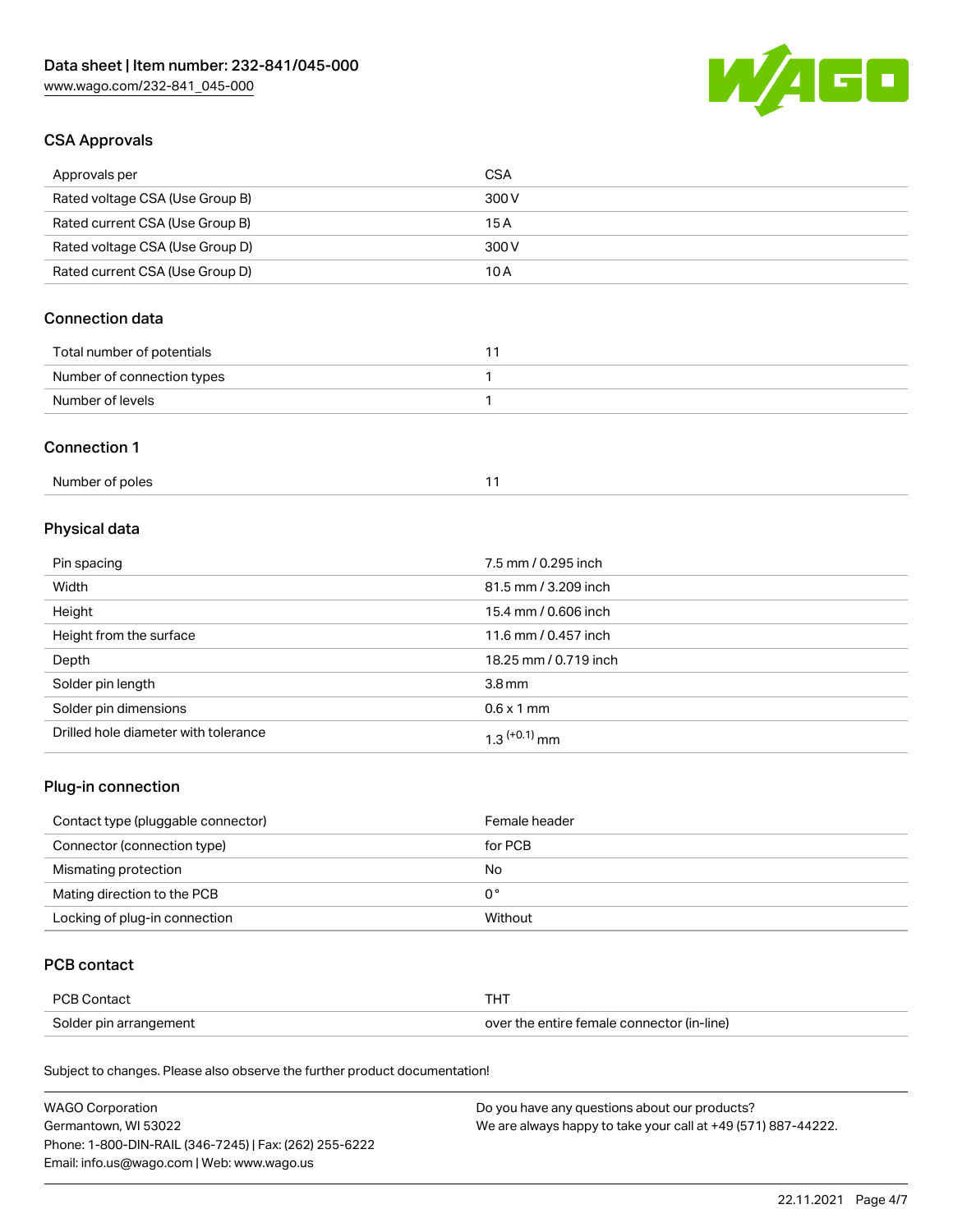

Number of solder pins per potential 1

## Material data

| Color                       | gray              |
|-----------------------------|-------------------|
| Material group              |                   |
| Insulation material         | Polyamide (PA66)  |
| Flammability class per UL94 | V <sub>0</sub>    |
| Contact material            | Copper alloy      |
| Contact plating             | tin-plated        |
| Fire load                   | 0.239 MJ          |
| Weight                      | 12.1 <sub>g</sub> |

## Environmental requirements

| Limit temperature range<br>. | $. +85 °C$<br>-60 |  |
|------------------------------|-------------------|--|
|------------------------------|-------------------|--|

## Commercial data

| PU (SPU)              | 25 Stück      |
|-----------------------|---------------|
| Packaging type        | box           |
| Country of origin     | DE            |
| <b>GTIN</b>           | 4055143034210 |
| Customs tariff number | 85366990990   |

## Approvals / Certificates

#### UL-Approvals

| Logo | Approval                                    | <b>Additional Approval Text</b> | Certificate<br>name |
|------|---------------------------------------------|---------------------------------|---------------------|
| P.   | <b>UR</b><br>Underwriters Laboratories Inc. | <b>UL 1059</b>                  | E45172              |
| J    | <b>UR</b><br>Underwriters Laboratories Inc. | <b>UL 1977</b>                  | E45171              |

Subject to changes. Please also observe the further product documentation!

| WAGO Corporation                                       | Do you have any questions about our products?                 |
|--------------------------------------------------------|---------------------------------------------------------------|
| Germantown, WI 53022                                   | We are always happy to take your call at +49 (571) 887-44222. |
| Phone: 1-800-DIN-RAIL (346-7245)   Fax: (262) 255-6222 |                                                               |
| Email: info.us@wago.com   Web: www.wago.us             |                                                               |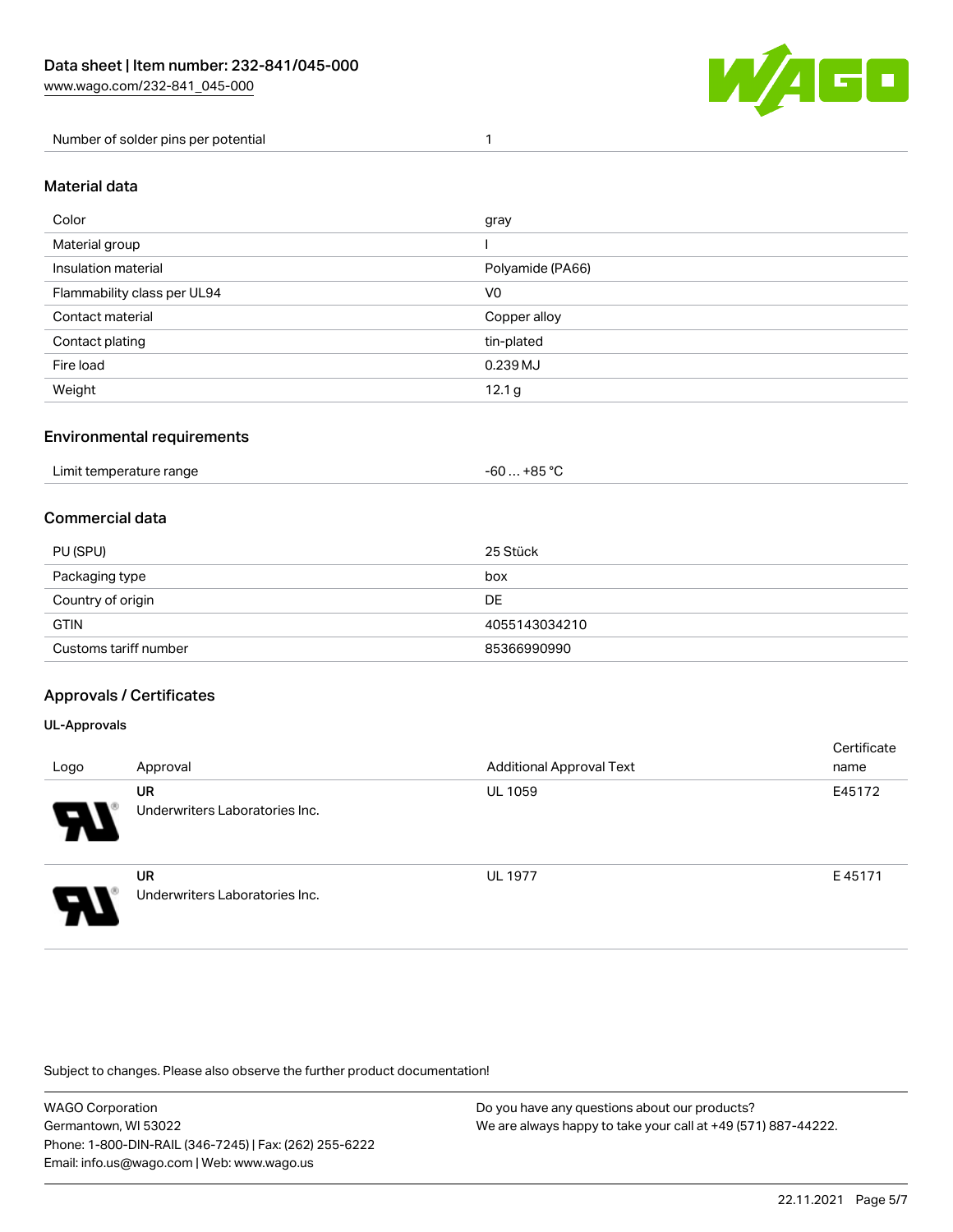

#### **Counterpart**

Item no.731-611

1-conductor male connector; CAGE CLAMP®; 2.5 mm²; Pin spacing 7.5 mm; 11-pole; 2,50 mm²; gray [www.wago.com/731-611](https://www.wago.com/731-611)

#### Optional accessories

Testing accessories



| Item no.: 210-136<br>Test plug; 2 mm Ø; with 500 mm cable | www.wago.com/210-136 |
|-----------------------------------------------------------|----------------------|
| Item no.: 231-662                                         | .                    |

Test plugs for female connectors; for 7.5 mm and 7.62 mm pin spacing; 2,50 mm²; light gray [www.wago.com/231-662](http://www.wago.com/231-662)

## Downloads Documentation

| <b>Additional Information</b> |            |        |          |
|-------------------------------|------------|--------|----------|
| Technical explanations        | 2019 Apr 3 | pdf    | Download |
|                               |            | 2.0 MB |          |

## CAD files

## PCB Design

| Symbol and Footprint 232-841/045-000                                                | URL | Download |
|-------------------------------------------------------------------------------------|-----|----------|
| CAx data for your PCB design, consisting of "schematic symbols and PCB footprints", |     |          |
| allow easy integration of the WAGO component into your development environment.     |     |          |

#### Supported formats:

- $\blacksquare$ Accel EDA 14 & 15
- $\blacksquare$ Altium 6 to current version
- $\blacksquare$ Cadence Allegro
- $\blacksquare$ **DesignSpark**
- $\blacksquare$ Eagle Libraries
- $\blacksquare$ KiCad
- $\blacksquare$ Mentor Graphics BoardStation
- $\blacksquare$ Mentor Graphics Design Architect

Subject to changes. Please also observe the further product documentation!

WAGO Corporation Germantown, WI 53022 Phone: 1-800-DIN-RAIL (346-7245) | Fax: (262) 255-6222 Email: info.us@wago.com | Web: www.wago.us